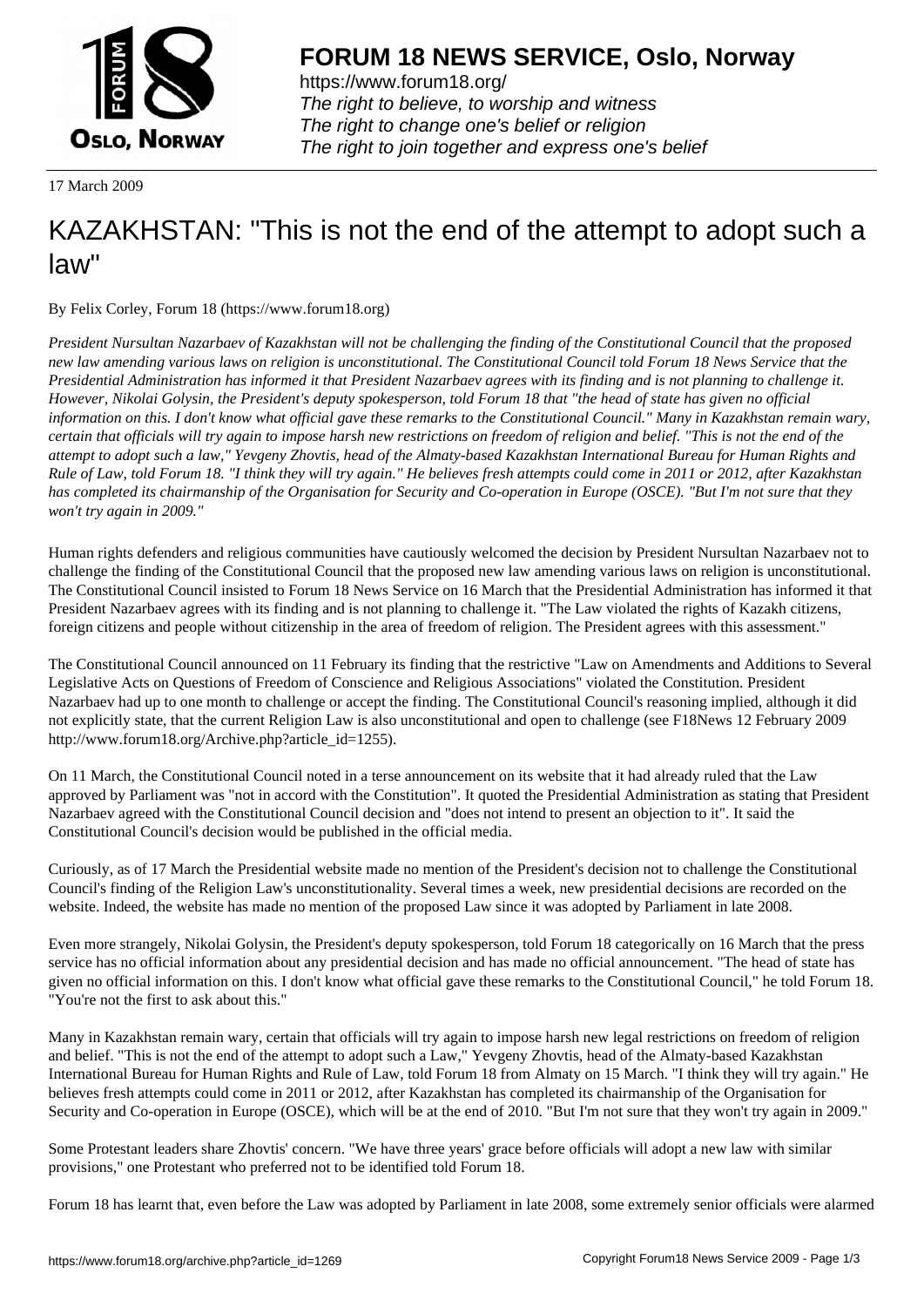One of the deputies of the Majilis (Lower House of Parliament) who initiated the rejected Law, Berik Bekzhanov, acknowledged to Forum 18 on 17 March that the Constitutional Council ruling cannot be challenged and that this version of the Law has come to a halt. Asked whether deputies like him who advocate tighter restrictions on religious activity will continue to push for such legal changes, he responded: "We don't know what we'll do – the question remains open."

Bekzhanov insisted that the current Law should be amended to tackle religious groups "which violate the rights of young people and others". "There must be a ban on a legal basis." Asked to identify religious communities that he had in mind, he specified the Jehovah's Witnesses. "They don't recognise secular laws, symbols of the state, won't undergo secondary education, won't defend the country and ignore their obligations as citizens," he alleged. "Such groupings shouldn't be allowed to exist." Asked if he believes they should be banned in law, he responded: "Yes, of course."

Bekzhanov also approves of the fining of Council of Churches Baptists who hold worship services without state registration. "They have violated the law," he told Forum 18.

Zhovtis of the Kazakhstan International Bureau for Human Rights and Rule of Law told Forum 18 that in mid-February, after the Constitutional Court made its ruling and before the President made his final decision, the Justice Ministry's Religious Affairs Committee held a round-table meeting in Astana where "practically all the ideas of the Law were again repeated and supported as if there were no decision of the Constitutional Council". He believes it was an attempt to influence the final decision of the President.

He added that a big international conference is being held in Astana on "destructive sects" where Aleksandr Dvorkin, "the notorious Russian 'specialist' and author of a number of xenophobic and aggressive books about sects", is the key "expert".

Zhovtis told Forum 18 that, given these moves, the decision not to adopt the Law will make "no difference" to the life of religious communities, insisting that life for them has not become easier. "The pressure is still underway." He believes officials will continue to crack down on religious communities that they do not like, including independent Baptists, Jehovah's Witnesses, independent Muslims and Hare Krishna devotees. "Where possible they will threaten, blackmail and discredit them," he told Forum 18. "It seems that the National Security Committee (KNB) secret police, backed politically from the top, has a special department to harass religious minorities jointly with the Prosecutor's Office and the Interior Ministry."

Recent pressure on religious communities known to Forum 18 includes continued administrative cases launched against Council of Churches Baptists for holding unregistered worship services and confiscation of their property for unpaid fines imposed to punish them for such services, the court-ordered closure of a Christian-run rehabilitation centre for alcoholics and drug-addicts and continued pressure on the Hare Krishna commune near Almaty to leave its site (see F18News 19 March 2009 http://www.forum18.org/Archive.php?article\_id=1271).

Zhovtis also points out that the official press is still publishing "dirty articles" about "sects". "Maybe it is not so intense, as no such political request is coming from the top at this point, but it depends on the will," he told Forum 18. A media campaign against religious communities the authorities do not like was a key feature in the campaign to tighten legal controls on religious activity (see F18News 5 February 2009 http://www.forum18.org/Archive.php?article\_id=1250).

An official of the Prime Minister's Office, who asked not to be named, told Forum 18 on 17 March that the Justice Ministry had drawn up the rejected Law. "All of this came from them," the official insisted. "They were responsible. It came from the Religious Affairs Committee and was channelled through the Justice Minister." The official said the Justice Ministry had drawn up the conclusion endorsing the Law which Prime Minister Karim Masimov had signed and sent to Parliament in spring 2008 (see F18News 30 April 2008 http://www.forum18.org/Archive.php?article\_id=1123).

"No new Religion Law is in the government's plan of new laws, which covers the next three years," the Prime Minister's Office official noted. "But I don't know if the Justice Ministry has abandoned this Law or not."

Officials at the Justice Ministry's Religious Affairs Committee in Astana refused to discuss with Forum 18 whether or not work on new legal restrictions on religious activity is continuing. One deputy chair, Amanbek Mukashev, put the phone down as soon as Forum 18 introduced itself on 16 and 17 March. The other deputy chair Kayrat Tulesov referred all enquiries to the parliamentary deputies who he said were behind the Law. "It was their initiative," he told Forum 18 on 17 March.

However, the Justice Ministry press office told Forum 18 categorically on 17 March that work on the Law has stopped with the Constitutional Council ruling. "The Law won't be considered further – nothing is planned at present. It would only happen if parliamentary deputies initiate it." The press office insisted that the Ministry did not write the rejected Law and merely gave its expert conclusion on it. Asked how the Ministry could have approved a Law that was so clearly in contradiction to Kazakhstan's Constitution and international human rights commitments, the press office declined to comment.

chairmanship of the OSCE at the OSCE at the OSCE at the end of 2010. The end of 2010 at the end of 2010 at the